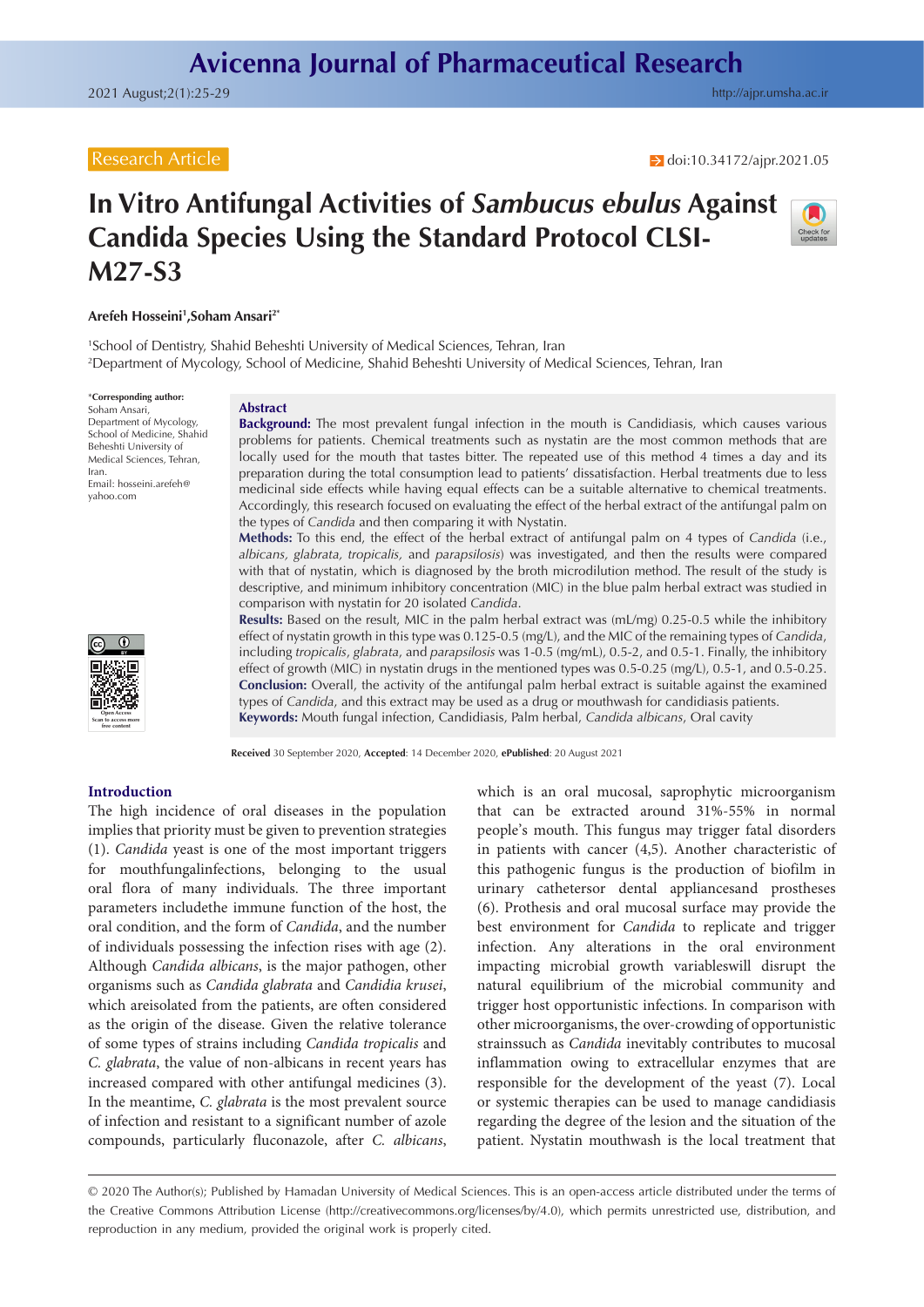is applied as the standard. The bitter flavor and frequent usage of nystatin mouthwashfour times per day, along with repetitive preparations contributes to the lack of patient confidence (8). In the last decades,no report has been recorded for the treatment of patients with distinct clinical types of candidiasis and microbial tolerance to antifungal medicines (9). The study will also be beneficial for discovering newcost-effectiveantimicrobial and antifungal ingredients, which have limited complications. The usage of herbs in traditional medicine, including *Sambucus ebulus*, is one of the promising areas. *S. ebulus*, which has many beneficial effects against diseases, is wellknown among the typical plants in Balkans and Anatolia. This herb is used for the prevention of gastrointestinal inflammation, influenza, renal and pulmonary disorders, and injuries (10-15). Using the Clinical and Laboratory Standards Institute (CLSI) M-27 A3 procedure, this research was conducted to assess the antifungal activity of the *S. ebulus* extract on the extracted candida strains from the oral cavity.

# **Materials and Methods**

## *Fungal Strains*

In general, 20 Candida strains were extracted from dental stomatitis patients aged around 40-60 years. Sterile swabs were employed to collect these samples, which werecultivated in Sabouraud dextrose agar (SDA) and incubated at35° C.

#### *Extraction*

The samples of *S. ebulus* leaves were prepared from the grocery shop by a botanist at the Shahid Beheshti School of Pharmacy. The maceration process was used for extraction. To this end, 100 g of *S. ebulus* powder was added since grinding, to twoliters of distilled water seethedand immediately removedfrom warmth. The dish was then wrapped with foil, and its components were filtered inthe laboratory with filter paper (Whatman 92 paper). Next, the dish was put on a water bath for 2 hours with dry extracts prepared following solvent evaporation (16).

## *Drug Sensitivity Evaluation*

To evaluate the minimum inhibitory concentration (MIC) of the *S*. *ebulus* aquatic extract in four *Candida* strains including *albicans, glabrata*, *tropicalis*, and *parapsilosis*, eleven successiveextract concentrationswith 1/2 dilution have been applied,and the maximumand minimum concentrations were 20 mg/mL and 0.02 mg/ mL, respectively. Nystatin was also included in this analysis as the monitor, and the maximum and minimum concentrations at 11 consecutive doses were 32 mg/L and0.032 mg/L, respectively. All strains were cultivated in SDA media and put at 35° C for 72 hours to measure the anti-fungal effect of the *S*. *ebulus* extract. Then, 96-well plateswith a culturemedium of 1640 (Roswell Park Memorial Institute-1640)-RPMI and –MOPS (3- (N morpholino) propanesulfonic acid)and separate dilutions of the required extract were prepared as well. Next, the formulated fungal suspension was added to the plates, which were incubated at 35° C for 24-48 hours. The extent of the induced inhibition by the extract was then calculated according to the parameters of the CLSI protocol. The concentrations of antifungals hindering the growth of at least 90% and 50% of the strains and the candidastrains were identified as MIC90 and MIC50, respectively. To acquire MIC90 and MIC50, there should be at least 10 strains for each fungus. The geometric mean was also computed from the Excel-2013 software using the Geomean model, and each examination was performed twice in the present analysis.

## **Results**

Based on the findings ([Table 1](#page-1-0)), the geometric mean for *S. ebulus* and nystatin was 0.82 mg/mL and 0.36 mg/L for the 20 included *Candida* strains in this analysis. The development of the 20 isolated *Candida* strains from theoral cavitywas inhibited by nystatin and *S. ebulus* in the concentration rangeof0.125-1 mg/Land 2-5.0 mg/mL, respectively.

## *Candida albicans*

The obtained data [\(Table 2](#page-2-0)) reveal that the *S*. *ebulus* extract within the range of 0.5-2 mg/mL inhibits the growth of *C. albicans* in nine different studied strainswhereas nystatin at the concentration of 3-10 mg/mL (0.25, 0.5, and 0.125) applieda growth inhibitory impact on *C. albicans*.

## *Candida glabrata*

The findings [\(Table 3](#page-2-1)) suggested that the extract of *S. ebulus* in four strains of *C. glabrata* yeast at a concentration of 0.5-2 mg/mL suppressesthe proliferation of this fungus. Nystatinhasa growth inhibitory impact on *Candida* at concentrations of 3-10 mg/mL (0.25, 0.5, and 1).

#### *Candida tropicalis*

Based on the results [\(Table 4\)](#page-2-2), the *S. ebulus*extract in four strains of*C. tropicalis*within a range of 3-10 (0.25-0.5) mg/ mL and nystatin within a range of 0.125 to 1 mg/mL might

<span id="page-1-0"></span>**Table 1.** Correlation of Geometric Mean, Minimum and Maximum Values of MIC50, MIC, and MIC90 for 20 *Candida* Strains

|                   | Nystatin (mg/L) | Sambucus Ebulus (mg/mL) |
|-------------------|-----------------|-------------------------|
| Geometric mean    | 0.36            | 0.82                    |
| Minimum range     | 0.125           | 0.5                     |
| Maximum range     |                 | 2                       |
| MIC50             | 0.5             |                         |
| MIC <sub>90</sub> |                 | $\mathfrak{D}$          |

*Note*. MIC: Minimum inhibitory concentration.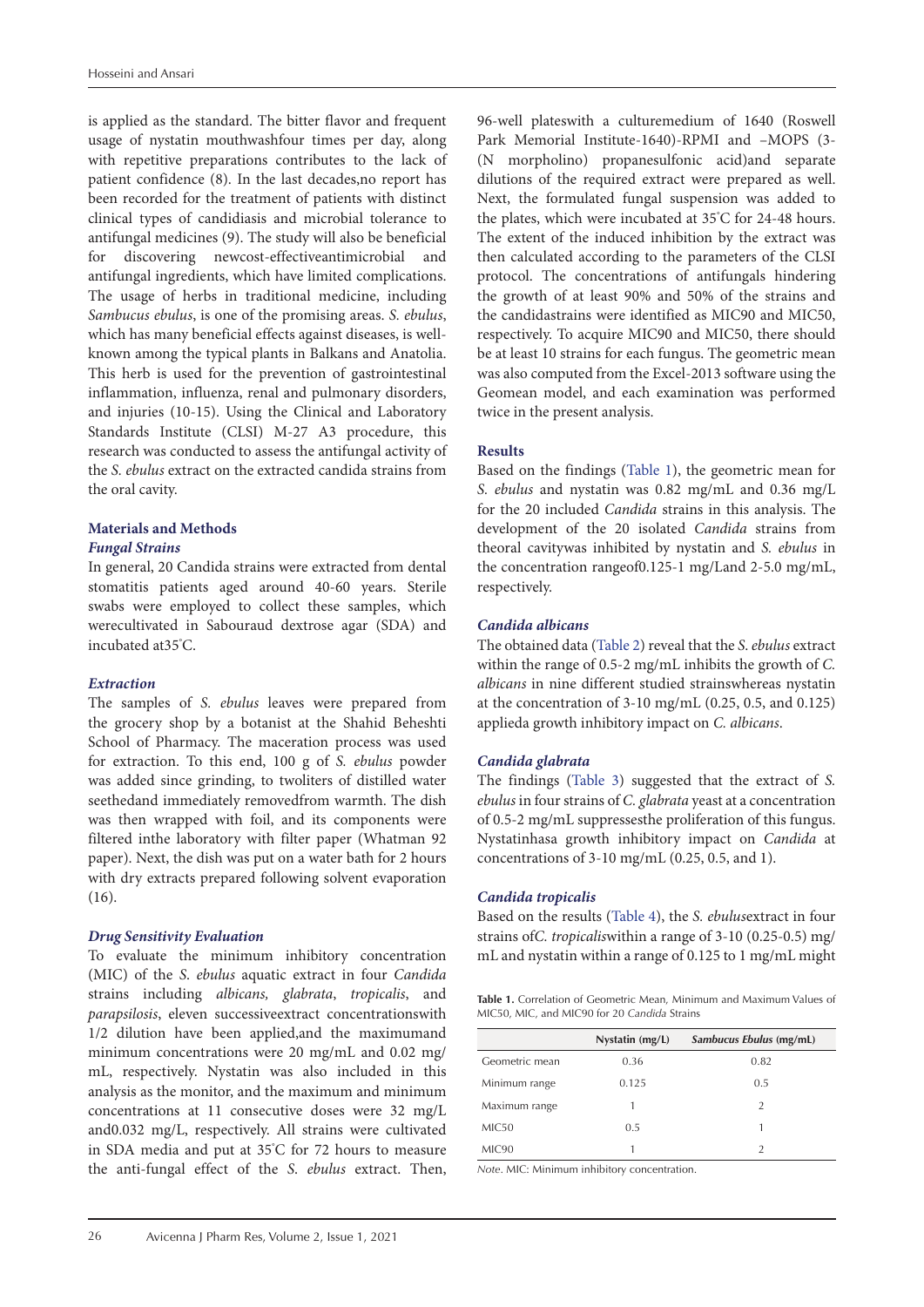| Hosseini and Ansari |  |  |
|---------------------|--|--|
|---------------------|--|--|

<span id="page-2-0"></span>

| Table 2. Minimum Inhibitory Concentration of the Aqueous Leaf Extract of       |  |
|--------------------------------------------------------------------------------|--|
| Sambucus ebulus Relative to Nystatin for the Proliferation of Candida albicans |  |

| <b>Strains</b> | Nystatin (mg/L) | Sambucus ebulus (mg/mL) |
|----------------|-----------------|-------------------------|
| C1             | 0.5             | 0.5                     |
| C <sub>2</sub> | 0.25            | 0.5                     |
| C <sub>3</sub> | 0.125           | 1                       |
| C4             | 0.125           | 0.5                     |
| C9             | 0.125           | 0.5                     |
| C10            | 0.25            | 1                       |
| C12            | 0.5             | 1                       |
| C19            | 0.5             | $\overline{2}$          |
| C20            | 0.25            | 1                       |

<span id="page-2-1"></span>**Table 3.** MinimalInhibitory Concentration of the *Sambucus ebulus* Aqueous Extract Relativeto Nystatin on the Development ofStrains

| <b>Strains</b> | Nystatin (mg/L) | Sambucus ebulus (mg/mL) |
|----------------|-----------------|-------------------------|
| C <sub>5</sub> | 0.5             | 0.5                     |
| C <sub>6</sub> | 0.25            |                         |
| C14            |                 |                         |
| C15            |                 |                         |

<span id="page-2-2"></span>**Table 4.** Minimum Inhibitory Concentrationof the *Sambucus ebulus* Aqueous Extract Relative to Nystatin on *Candida tropicalis* Development

| <b>Strains</b>  | Nystatin (mg/L) | Sambucus ebulus (mg/mL) |
|-----------------|-----------------|-------------------------|
| C <sub>8</sub>  | 0.25            |                         |
| C11             | 0.5             | 0.5                     |
| C <sub>16</sub> | 0.25            |                         |
| C17             | 0.5             | 0.5                     |

inhibit fungal growth.

## *Candida parapsilosis*

The *Sambucus ebulus* extract with the concentration of 3-10 (0.25-0.5) mg/mL and nystatin with the concentration range of 0.5mg/mL prevented the development of this fungus in 3 strains of *C. parapsilosis* ([Table 5\)](#page-2-3).

#### **Discussion and Conclusion**

Denture stomatitis is a fungal infection that is triggered by various Candida types and happens when dentures are used in patients and the quality of life represents a decrease. This lesion is typically controlled with nystatin (11). In recent years, several instances of drug tolerance have been observed in a range of bacteria and fungi, probably rendering that alternative treatments must be sought in this regard. In addition, the finding of new plant substitutes for chemical therapies was granted greater consideration in view of the appropriate results and lower complications of herbal medicines versus chemical medicines. Considering that no herbal remedy has been established as a chemical solution for the treatment of denture stomatitis, this study focused on identifying this alternative. In this study,

*S*. *ebulus* was evaluated, which is a plant that grows in numerous countries including Iran. It has been recognized as a plant of the culture of Iranian traditional medicine and is typically applied for treating different inflammations including gastrointestinal, flu, and renal and pulmonary diseases and various injuries such as wounds. It is further a popular plant in the Balkans and Anatolia. Several recent trials have confirmed that this plant can be used as an immune stimulant for managing respiratory disorders and gastrointestinal inflammation, and as an anti-tumor agent (15-17). Different groupings have already examined *S. ebulus*. Although numerous experiments have been performed in this area to examine different effects of this plant, this is the first study to specifically evaluate antifungal characteristics in theoral cavity. Unfortunately, a limited number of studies have investigated the antimicrobial properties of this herb. Asgarpanah et al (17) performed an analysis through the agar diffusion process in one of the most current studies on the antifungal properties of four plants such as *S. ebulus*. The researchfocusedon the impactof the extract treatment of these four plantson eight fungal strains including *C. albicans* although no obvious substantial findings were obtained from the *S. ebulus*. In this analysis, the agar diffusion approach, which is a qualitative tool, was used in comparison to our research. Further studies are recommended in this area. According to the universal standard protocol CLSI M27-A3, the microdilution approach was employed in our experiment and the findings were quantitative. In their research, Salehzadeh et al investigated the bactericidal effect of the *S. ebulus* extract throughdisk agar diffusionand found that all the examined bacteria were susceptible to the *S. ebulus* extract. Therefore, the plantextract can be regarded as a natural antibiotic candidate (18). Similarly, Schwaiger et al studied the anti-inflammatory activity of this plant and demonstrated that the *S. ebulus* leaf extract may suppresstumor necrosis factor,Vcam-11,and ICAM-12 in HUVEC 3. The anti-inflammatory function of this plant was documented and the origin of this impact was established to be due to abundant reserves of ursolic acid (8).

Likewise, Jabbari et al evaluated the impact of the topical treatment of this plant gel on joint pain, particularly knee osteoarthritis. This randomizeddouble-blind, activecontrolled clinical trial focused on examining 106 samples. In all cases, the consequencesof four weeks of gel usage were favorable (including relief from pain). This plant

<span id="page-2-3"></span>**Table 5.** Minimal Inhibitory Concentration for the *Sambucus ebulus* Aqueous Extract Relative to Nystatin Aboutthe Development of *Candida parapsilosis* Strains

| <b>Strains</b>  | Nystatin (mg/L) | Sambucus ebulus (mg/mL) |
|-----------------|-----------------|-------------------------|
| C.7             | 0.5             |                         |
| C <sub>18</sub> | 0.25            | 0.5                     |
| C <sub>16</sub> | 0.25            | 0.5                     |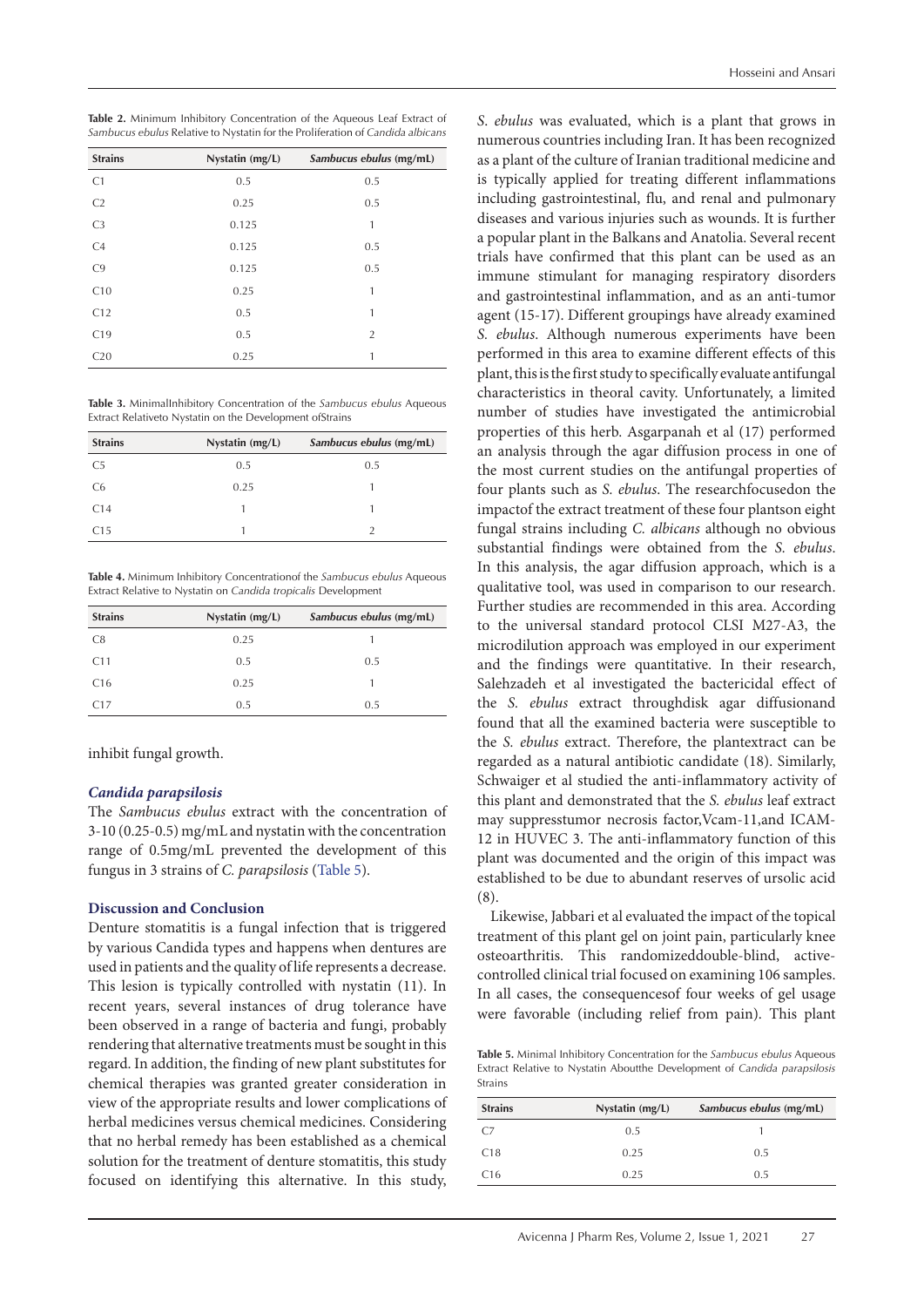possessesflavonoid and lectin, which have recently been used in cancer therapy and have resulted in promising outcomes (20). In another study, Ivanova et al investigated the lipid profile enhancement and serum antioxidant potential of normalvolunteers between the ages of 20 and 58 after soaking the fruit of *S. ebulus*. In this analysis, significant quantities of TAC, TPC, and AC were contained in the soaked fruit of this plant, and 200 mL of the *S. ebulus* soaked fruit was eaten by a community of human volunteers every day for onemonth. The blood samples were obtained before and afterthe experiment, and there was a substantial drop in triglycerides, total cholesterol, and LDL-C at the end of the analysis. However, the HDL-C/LDL-C proportion represented an enhancement. The antioxidant potential of serum and total thiol concentrations increased as well. The findings showed how the lipid profile and the antioxidant capacity in humans can be improved usingthis plant (21). Ferrares et al fromthe University of Valladolid (Spain) also examined the effects of *Sambucus nigra* (a strainthat is highly similar to *S. ebulus*) and *S. ebulus* itself on cancer therapyand reportedpositive results in this regard. This paper provides evidence that ahemoglobin targeting cancer cell isproduced using both *S. ebulus* and *S. nigra* (22 ). The broth microdilution process, as previously explained in detail, was used for the analysis in order to improve final precision. To this end, 20 individuals with denturestomatitis were examined in this research. These samples were then defined, followed by precisely specifying what sort of candidawas hosted by each individual. It is worth remembering that the clinical studies on a specific fungus (e.g., *C. albicans*)have produced contradictory effects in multiple individuals, but this is also the case in the licensed medication,nystatin. The origin of this variation is the discrepancy between the host setting and the difference between the usual floras of each checked individual. Candida strains in this analysis comprised*C. albicans* (n= 9), *C. tropicalis* (n= 4), *C. glabrata* (n= 4), *C. parapsilosis* (3= n). Eventually, the impact of the *S. ebulus* extract was evaluated in comparison with nystatin. Promising results were obtained, and the anti-candidal characteristics of this plant were demonstrated as well.

#### **References**

- 1. Kandil O, Radwan NM, Hassan AB, Amer AMM, El-Banna HA, Amer WMM. Extracts and fractions of *Thymus capitatus* exhibit antimicrobial activities. J Ethnopharmacol. 1994;44(1):19-24. doi: [10.1016/0378-8741\(94\)90094-9](https://doi.org/10.1016/0378-8741(94)90094-9).
- 2. Neville BW, Damm DD, Allen C, Chi AC. Oral and Maxillofacial Pathology. Elsevier Health Sciences; 2015.
- 3. Little JW, Miller C, Rhodus NL. Dental Management of the Medically Compromised Patient-E-Book. Elsevier Health Sciences; 2017.
- 4. Ruddock PS, Liao M, Foster BC, Lawson L, Arnason JT, Dillon JA. Garlic natural health products exhibit variable constituent levels and antimicrobial activity against *Neisseria gonorrhoeae*, *Staphylococcus aureus* and

*Enterococcus faecalis*. Phytother Res. 2005;19(4):327-34. doi: [10.1002/ptr.1667](https://doi.org/10.1002/ptr.1667).

- 5. Saeki Y, Ito Y, Shibata M, Sato Y, Okuda K, Takazoe I. Antimicrobial action of natural substances on oral bacteria. Bull Tokyo Dent Coll. 1989;30(3):129-35.
- 6. Jiménez P, Tejero J, Cordoba-Diaz D, Quinto EJ, Garrosa M, Gayoso MJ, et al. Ebulin from dwarf elder (*Sambucus ebulus* L.): a mini-review. Toxins. 2015;7(3):648-58. doi: [10.3390/](https://doi.org/10.3390/toxins7030648) [toxins7030648.](https://doi.org/10.3390/toxins7030648)
- 7. Rahimi-Esboei B, Ebrahimzadeh MA, Gholami S, Falah-Omrani V. Anti-giardial activity of *Sambucus ebulus*. Eur Rev Med Pharmacol Sci. 2013;17(15):2047-50.
- 8. Schwaiger S, Zeller I, Pölzelbauer P, Frotschnig S, Laufer G, Messner B, et al. Identification and pharmacological characterization of the anti-inflammatory principal of the leaves of dwarf elder (*Sambucus ebulus* L.). J Ethnopharmacol. 2011;133(2):704-9. doi: [10.1016/j.jep.2010.10.049](https://doi.org/10.1016/j.jep.2010.10.049) .
- 9. Süntar IP, Akkol EK, Yalçin FN, Koca U, Keleş H, Yesilada E. Wound healing potential of *Sambucus ebulus* L. leaves and isolation of an active component, quercetin 3-O-glucoside. J Ethnopharmacol. 2010;129(1):106-14. doi: [10.1016/j.](https://doi.org/10.1016/j.jep.2010.01.051) [jep.2010.01.051](https://doi.org/10.1016/j.jep.2010.01.051).
- 10. Kiselova Y, Ivanova D, Chervenkov T, Gerova D, Galunska B, Yankova T. Correlation between the in vitro antioxidant activity and polyphenol content of aqueous extracts from Bulgarian herbs. Phytother Res. 2006;20(11):961-5. doi: [10.1002/ptr.1985](https://doi.org/10.1002/ptr.1985).
- 11. Ebrahimzadeh MA, Enayatifard R, Khalili M, Ghaffarloo M, Saeedi M, Yazdani Charati J. Correlation between sun protection factor and antioxidant activity, phenol and flavonoid contents of some medicinal plants. Iran J Pharm Res. 2014;13(3):1041-7.
- 12. Mikulic-Petkovsek M, Schmitzer V, Slatnar A, Todorovic B, Veberic R, Stampar F, et al. Investigation of anthocyanin profile of four elderberry species and interspecific hybrids. J Agric Food Chem. 2014;62(24):5573-80. doi: [10.1021/](https://doi.org/10.1021/jf5011947) [jf5011947.](https://doi.org/10.1021/jf5011947)
- 13. Ding M, Feng R, Wang SY, Bowman L, Lu Y, Qian Y, et al. Cyanidin-3-glucoside, a natural product derived from blackberry, exhibits chemopreventive and chemotherapeutic activity. J Biol Chem. 2006;281(25):17359-68. doi: [10.1074/](https://doi.org/10.1074/jbc.M600861200) [jbc.M600861200](https://doi.org/10.1074/jbc.M600861200).
- 14. Girbés T, Ferreras JM, Arias FJ, Stirpe F. Description, distribution, activity and phylogenetic relationship of ribosome-inactivating proteins in plants, fungi and bacteria. Mini Rev Med Chem. 2004;4(5):461-76. doi: [10.2174/1389557043403891.](https://doi.org/10.2174/1389557043403891)
- 15. Stirpe F. Ribosome-inactivating proteins. Toxicon. 2004;44(4):371-83. doi: [10.1016/j.toxicon.2004.05.004](https://doi.org/10.1016/j.toxicon.2004.05.004).
- 16. Lapadula WJ, Sánchez Puerta MV, Juri Ayub M. Revising the taxonomic distribution, origin and evolution of ribosome inactivating protein genes. PLoS One. 2013;8(9):e72825. doi: [10.1371/journal.pone.0072825.](https://doi.org/10.1371/journal.pone.0072825)
- 17. Asgarpanah J, Hashemi SJ, Hashemi E, Askari K. In vitro antifungal activity of some traditional Persian medicinal plants on pathogenic fungi. Chin J Integr Med. 2017;23(6):433-7. doi: [10.1007/s11655-015-2181-7](https://doi.org/10.1007/s11655-015-2181-7).
- 18. Salehzadeh A, Asadpour L, Naeemi AS, Houshmand E. Antimicrobial activity of methanolic extracts of *Sambucus ebulus* and *Urtica dioica* against clinical isolates of